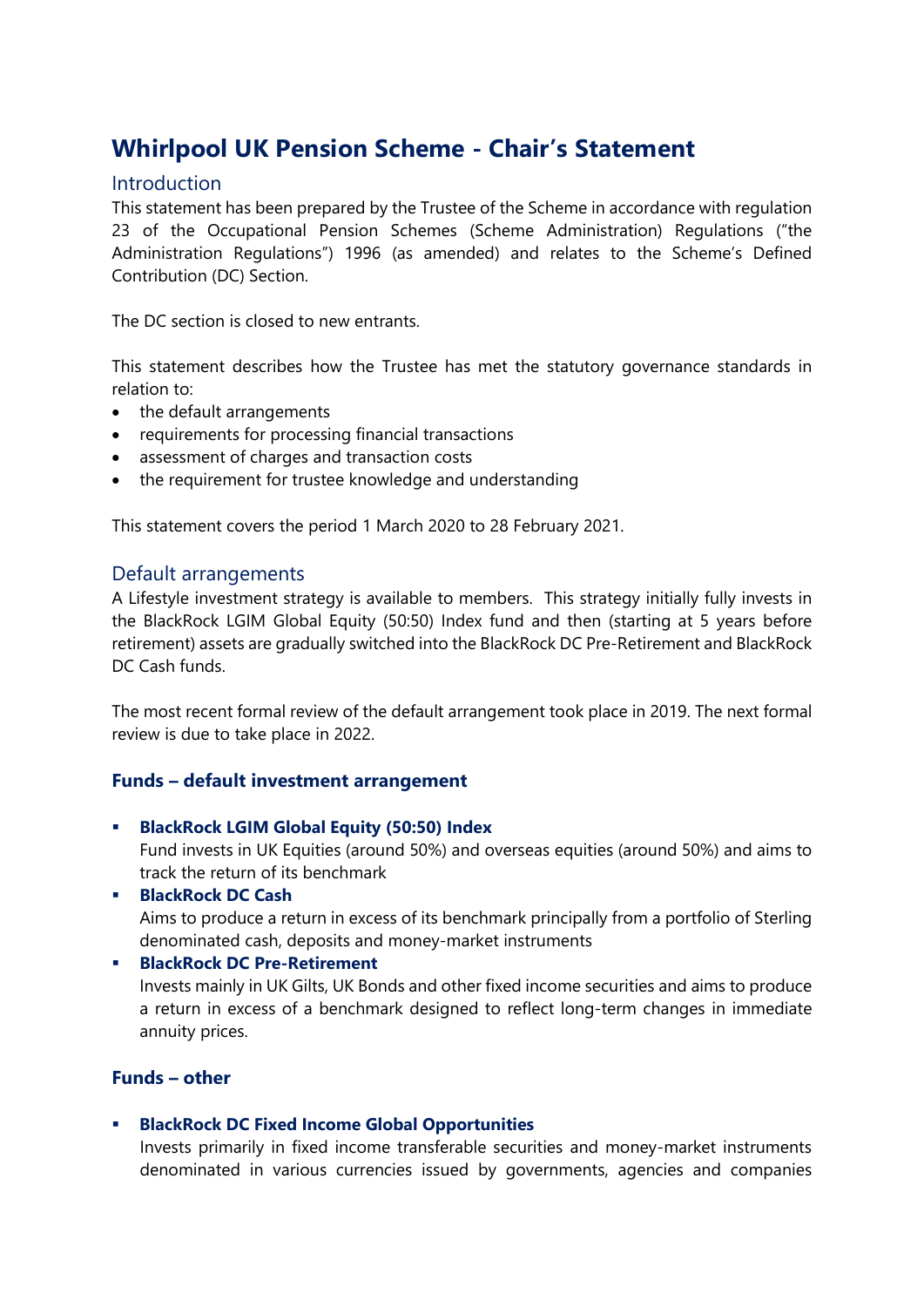#### worldwide

#### **BlackRock DC 70/30 Global Growth**

Invests in UK equities (around 70%) and overseas equities (around 30%), the overseas equities are split between geographical regions in fixed percentages

#### **BlackRock DC UK Growth**

Invests mainly in UK equities and aims to produce a return in excess of its benchmark.

#### **BlackRock DC Balanced Growth**

Invests mainly in equities and to a lesser extent government securities, cash and other fixed interest investments, in the UK and overseas

#### **BlackRock DC Property**

The fund has a diversified exposure to a range of commercial property assets such as offices, shopping centres, retail warehouse parks and industrial estates. The funds gain exposure to these assets by investing in a number of underlying pooled property funds.

The Trustee Directors keep the funds available to members under review with the assistance of their advisers, Deloitte Total Reward & Benefits Limited (DTRB).

# Processing Scheme Transactions

The Trustee considers that the core financial transactions (including the investment of contributions, transfer of member assets, switching of investments and payments to and in respect of members) relating to the DC section have been processed promptly and accurately.

The sponsoring employer deducts contributions from members' salaries before the end of each month and remits these contributions into the Trustee bank account.

The Scheme administrators Deloitte Total Reward & Benefits Limited (DTRB) oversee and manage the Trustee bank account on behalf of the Trustee. All investments and disinvestments are managed by DTRB, as are transfers of assets out of the Scheme for members and payments from the Scheme in relation to members.

The Trustee monitors core membership movements resulting in financial transactions via the Scheme administrator's administration reports. DTRB and Blackrock also report annually on their internal controls.

The Statement of Investment Principles (SIP) was last reviewed in September 2020. A copy of which is available online (https://www.ptluk.com/Statement-of-investment-principles/). It confirms that the Scheme's DC arrangement provides for benefits to be accrued on a money purchase basis, with the value of members' funds being determined by the value of accumulated contributions adjusted for investment returns net of charges. In selecting appropriate investments, the Trustee is aware of the need to provide a range of investment options, which broadly satisfy the risk profiles of all members, given that members' benefits will be directly determined by the value of the underlying investments.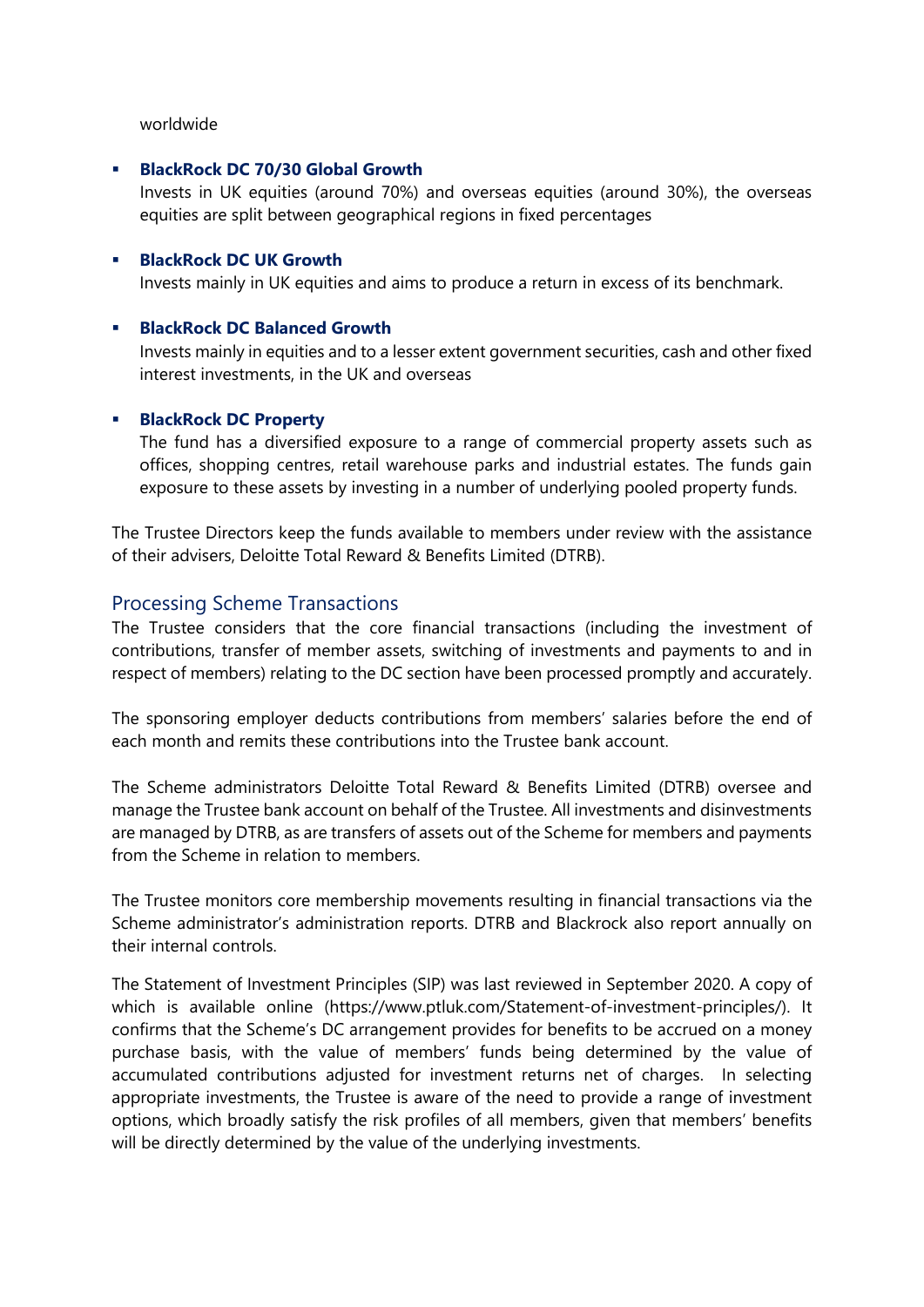# Charges and transaction costs

The Trustee regularly reviews the charges for the DC section of the Scheme and has concluded that these represent good value for money. The charges for funds used for the default investment strategy available to DC members are considerably lower than the 0.75% charge cap for default arrangements introduced by the Occupational Pension Schemes (Charges and Governance) Regulations 2015. Details of the annual charges applicable to all funds in the DC section are set out below:

# Fund Annual Management Charges

| <b>Fund Name</b>                       | <b>AMC</b> |
|----------------------------------------|------------|
| Funds - default investment arrangement |            |
| BLK LGIM GLOBAL EQUITY 50:50 IDX P     | 0.18%      |
| <b>BLK DC CASH P</b>                   | 0.15%      |
| <b>BLK DC PRE-RETIREMENT P</b>         | 0.15%      |
|                                        |            |
| <b>Funds - other</b>                   |            |
| BLK DC FIXED INCOME GLOBAL OPPS E      | 0.75%      |
| BLK DC 70:30 GLOBAL GROWTH E           | 0.90%      |
| <b>BLK DC UK GROWTH E</b>              | 0.90%      |
| <b>BLK DC BALANCED GROWTH E</b>        | 0.90%      |
| <b>BLK DC PROPERTY E</b>               | 1.18%      |

# Value assessment

In accordance with Regulation 25(1)(b) of the Occupational Pension Schemes (Scheme Administration) Regulations 1996, the Trustee has assessed the extent to which charges (and transaction costs) borne by members represent good value for members.

The Trustee Directors are committed to ensuring that members receive value for money from the Scheme.

In accordance with The Pensions Regulator's current DC Code of Practice and with relevant legislation available at the time of this statement, the Trustee Directors believe that the Scheme's overall benefits and options represent value for money for the following reasons:

- charges for the Scheme's default investment strategy are significantly below the charge cap of 0.75% a year;
- members have access to various asset classes, all of which have competitive fund management charges;
- members do not pay for the costs of Scheme administration, professional adviser costs or indeed any costs (other than fund management) associated with running the Scheme; and
- members have access to flexibilities on retirement either by taking cash or by transferring their benefits to another arrangement which offers full flexibilities.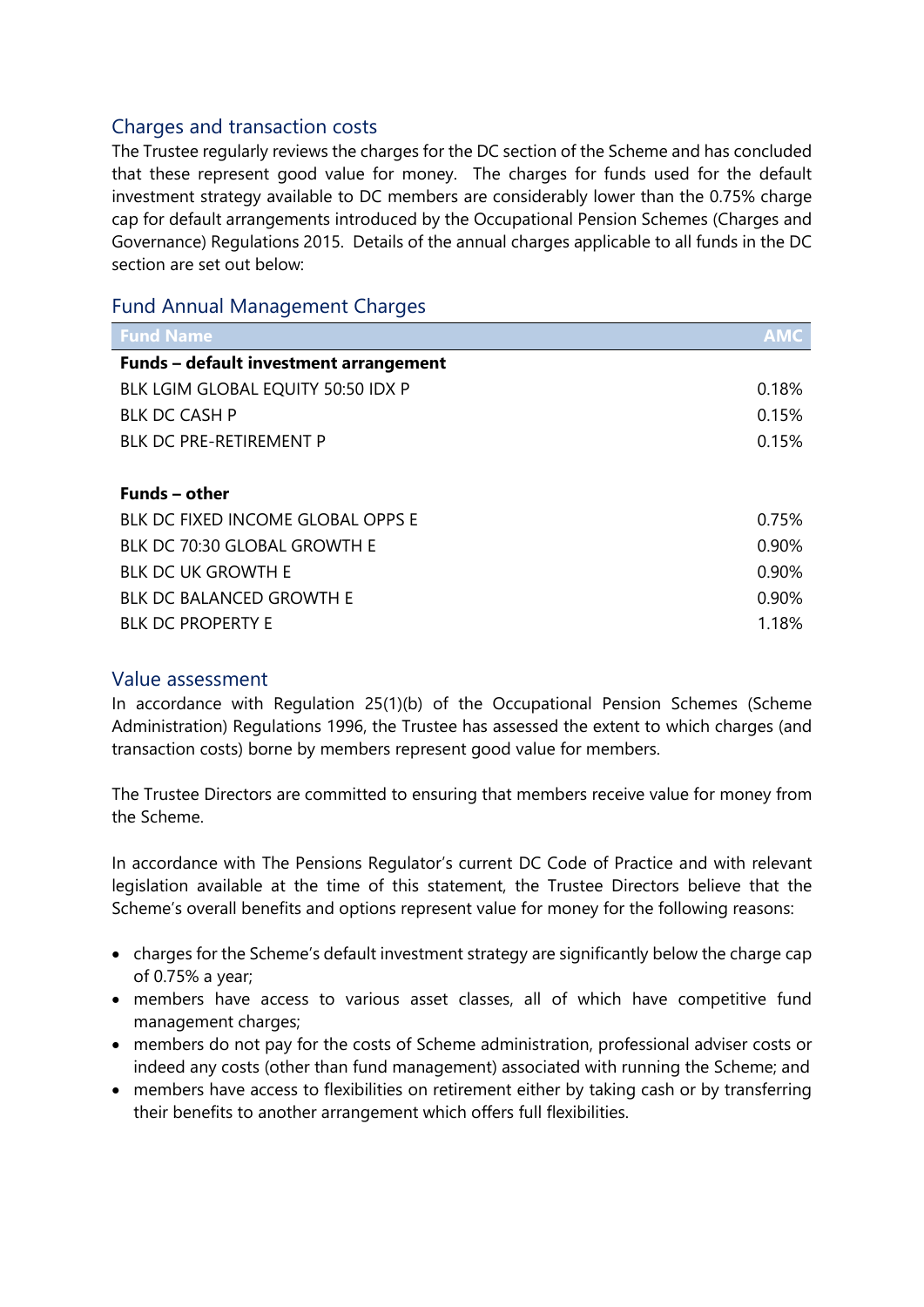# Trustee knowledge and understanding (TKU)

The Pensions Act 2004 includes provisions requiring the Trustee Board to possess or have access to sufficient knowledge and understanding to exercise their functions effectively. Previously the Scheme's Trustee was the Whirlpool UK Pension Scheme Trustee Limited who resigned as Trustee on 6 August 2020. The Trustee's approach to meeting the TKU requirements included:

- receiving training sessions from advisers during regular Trustee meetings to ensure the Board maintained an appropriate level of knowledge and understanding or current and general pensions issues; and
- receiving briefings and general updates from advisers about matters relevant to the Scheme at regular Trustee meetings and other times.

The combined knowledge and experience of each Trustee Director, together with the advice and regular education sessions provided by their advisors, enabled them to properly exercise their duties as Trustee Directors of the Scheme.

The Scheme is now run by a sole Professional Trustee, PTL Governance Ltd ('PTL'), who were appointed as sole Trustee on 6 August 2020. PTL is a specialist provider of independent governance services primarily to UK pension arrangements. Amongst other appointments PTL act as an independent trustee on over two hundred trust based pension schemes and sit on a number of Investment Governance Committees (IGCs). PTL has oversight or responsibility for in excess of £120bn of pension assets. More information on PTL can be found at www.ptluk.com.

PTL have a training program for all of their staff and are subject to independent audit on their controls and processes through the AAF 02/07 reporting. As part of the AAF process, the Trustee is required to confirm that the current team have appropriate level of knowledge and understanding to be able to represent PTL as Trustee of the Plan. The annual review process within PTL identifies training needs for each individual and includes a requirement for relevant staff to undertake a minimum level of Continuing Professional Development (CPD) each year. Two nominated Client Directors are assigned to work on all PTL sole trustee appointments. The Client Directors liaise regularly on scheme related matters and all key decisions must be signed off by both Client Directors, or escalated to another Client Director for peer review in the event of a differing opinion.

Keith Lewis acted as the lead Client Director managing the Scheme for the Scheme year supported by a second Client Director, Dan Richards. Debbie Mather and other members of the PTL team also provide day-to-day support and peer review functions. Keith is a qualified actuary and has an in depth understanding of the funding and investment issues related to the Scheme. Keith holds the PMI Certificate in Pension Trusteeship and is accredited as a Professional Trustee by the Association of Professional Pension Trustees (APPT). Over the period, Keith has met the CPD requirements of the actuarial profession and the APPT. Keith has undertaken regular relevant training throughout the year including: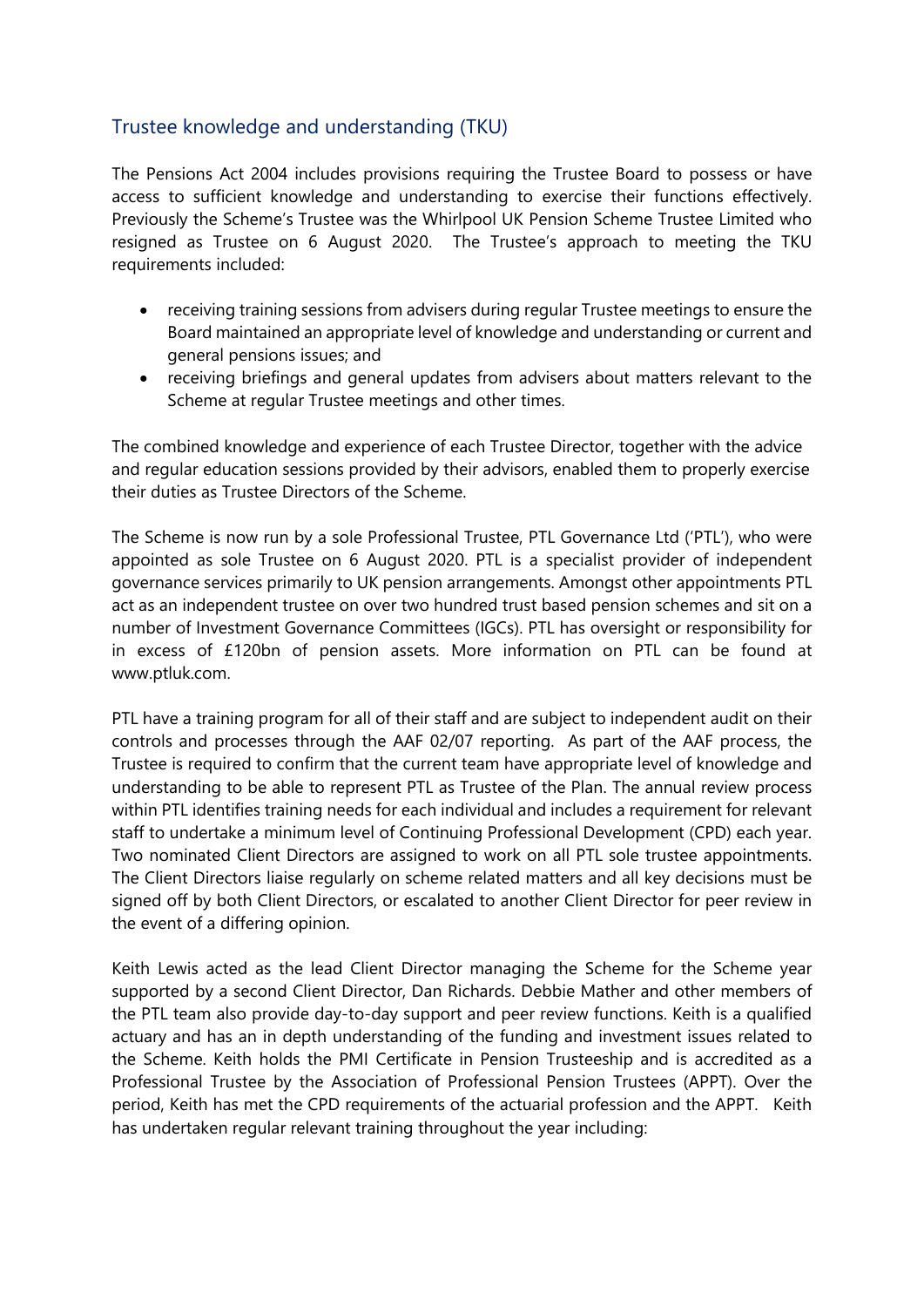- Trustee investment duties, ESG and climate change;
- Reviewing DC investment default strategies; and
- GDPR and cyber security.

Dan Richards is also a qualified actuary and has an in depth understanding of the funding and investment issues related to the Scheme. Dan is also subject to CPD requirements of the actuarial profession and met the CPD requirements. Dan has also undertaken regular training throughout the year as above.

All governance records are held on PTL's electronic document storage system and can be accessed at any time.

In accordance with sections 247 and 248 of the Pensions Act 2004, the Trustee is required to maintain an appropriate level of knowledge and understanding that, together with professional advice available to them, enables them to properly exercise their functions and duties in relation to the Scheme.

The Trustee is conversant with, and has demonstrated a working knowledge of, the Trust Deed and Rules by having access to the documents on their online directory and providing decisions in line with the Rules. If there are any ambiguities over the interpretation of the Rules legal advice is sought from the Scheme's Lawyers Squire Patton Boggs.

The Trustee confirms that the current team has an appropriate level of knowledge and understanding and Scheme specific understanding to be able to represent PTL as the Trustee of the Scheme.

The Trustee is conversant with, and has a working knowledge of, the current SIP dated 30.9.2020. The Trustee undertakes regular training on investment matters and PTL is a regular commentator on the wider DC market. The Trustee has sufficient knowledge of investment matters to be able to challenge their advisor.

The Trustee is conversant with, and has demonstrated a working knowledge of, the Scheme documents which has been achieved through the maintenance of an online directory which contains all the relevant documents and policies. The Trustee with its knowledge and understanding of pension schemes, the issues faced and their governance framework, when working alongside its advisors is able to properly exercise its functions to act properly and effectively in members' best interests and deliver good member outcomes for the contributions made. At each meeting the Trustee reviews the business plan and whether they have effectively delivered the requirements under the business plan.

PTL work for a broad range of clients and are familiar with the law relating to pensions and trusts. This can be demonstrated through the qualifications held by the Trustee and their continued involvement with many pension schemes.